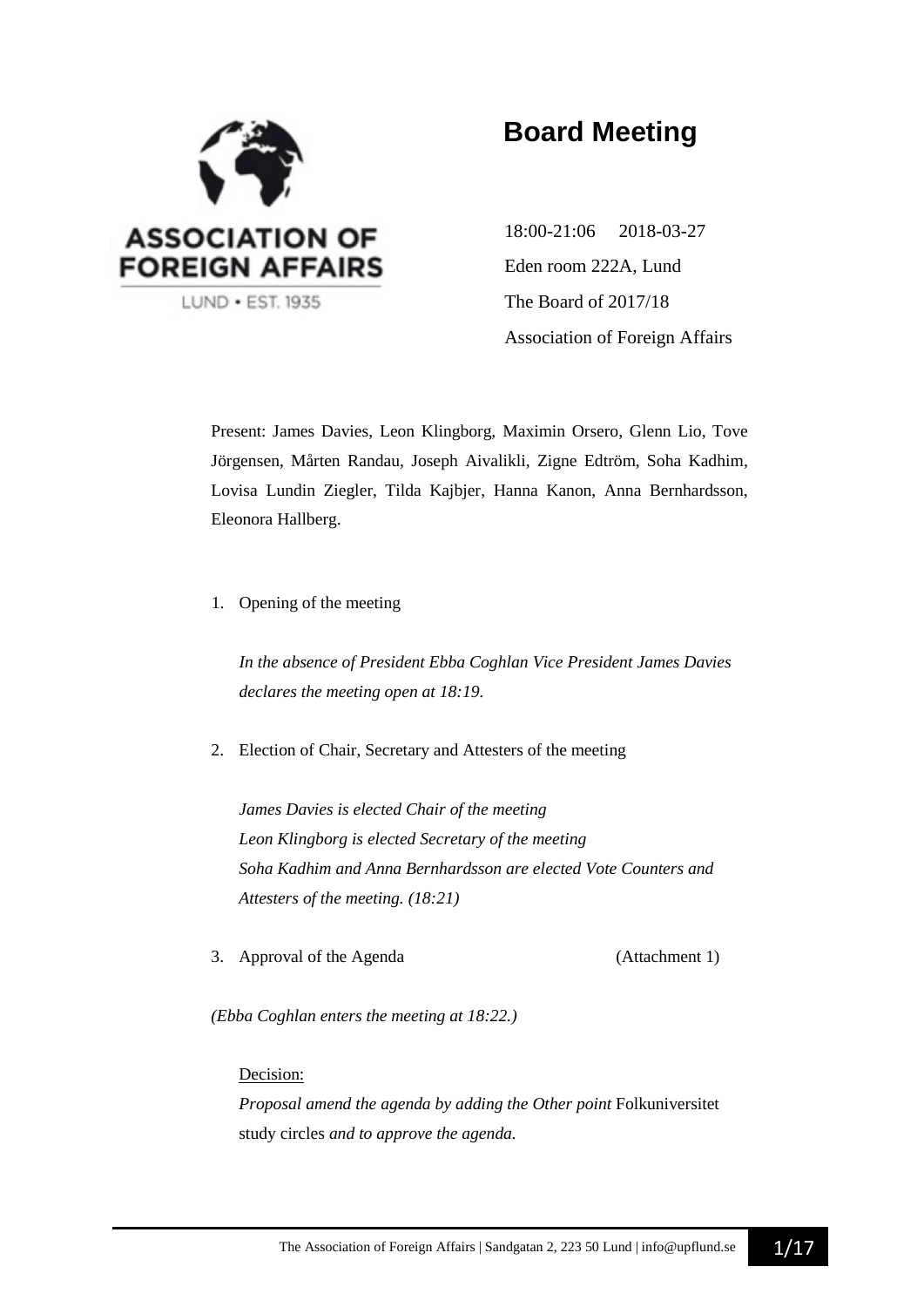4. Committee reporting

### Lecture Committee

- The schedule for the rest of the working year is now set.
- There will be a lecture about cyber warfare.
- The work with getting Dilma Rouseff to Lund is continuing, the notion is that it will be managed at some point.
- The Lecture Committee has had a great hangout where the committee went to the RWI Human Rights Film Festival.
- The Palestinian Ambassador has said that she is open for being interviewed by the UPF media committees.

### Radio Committee

- The next radio show will be on the Belarussian exchange.
- The Perspective Radio is now up on Itunes, this means that the podcasts are now reachable through any podcast app.
- The Radio Committee has had low attendance on its meetings lately.

### PR Committee

- The Linkedin account for UPF has now been retrieved, this is good for advertising UPF events but also for our members to be able to show that they have been involved with UPF.
- The facebook event for Cecilia Malmström event should come out soon.
- The facebook event for the Olof Skoog event is coming up soon.
- The UPF film is coming along.
- The pictures from Taipei and Taiwan are being worked on.

### Activity Committee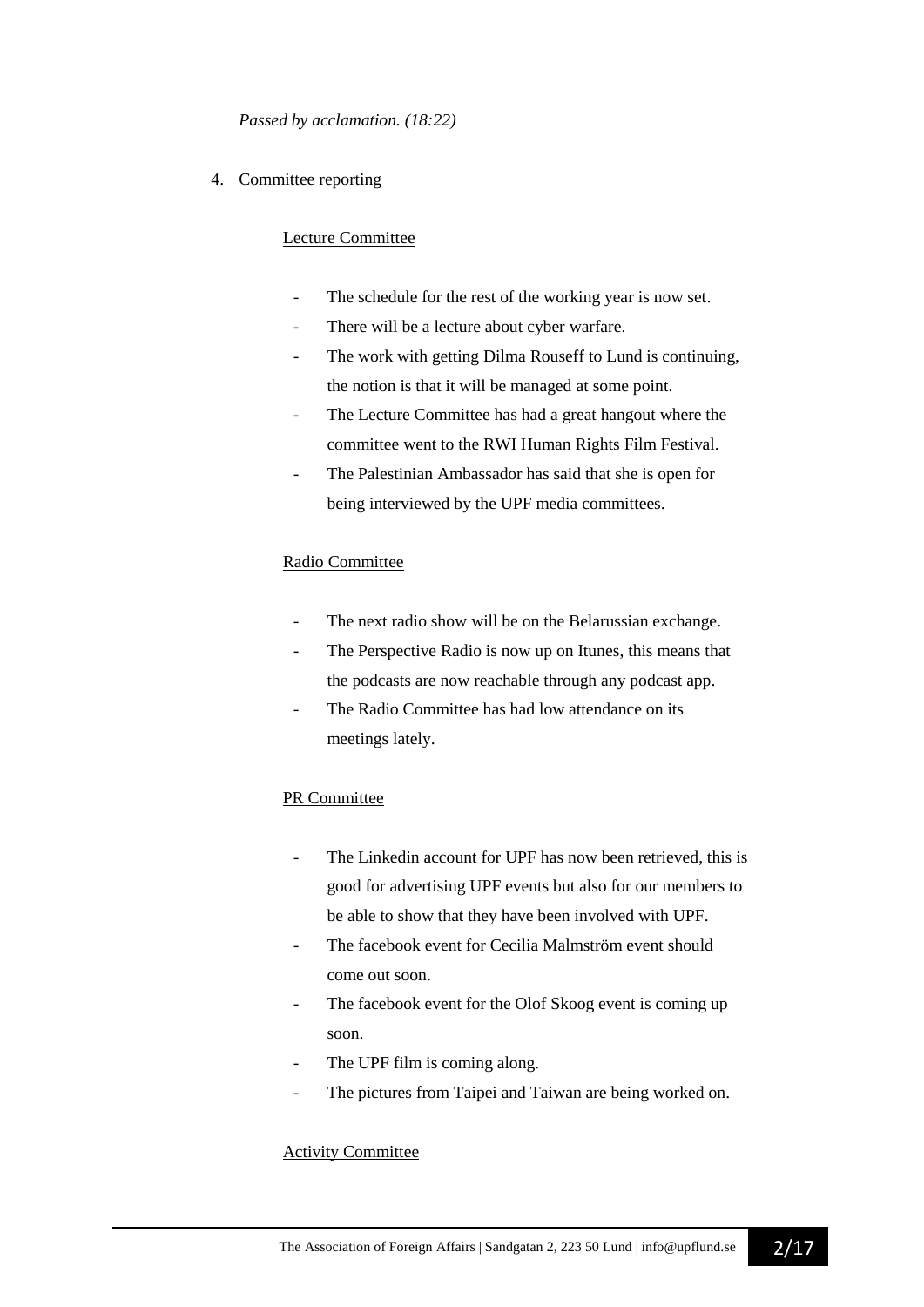- Study visit to UN City in Copenhagen is now planned and will have 15 spot which can be applied for on a first come first serve basis. The visit will is set to the  $20<sup>th</sup>$  of April. Amongst other institutions a visit will be made to the Icelandic Embassy.
- The youth party debate is set to the  $24<sup>th</sup>$  of April, all eight parties represented in Riksdagen are confirmed, a moderator is being sought after.
- On the  $16<sup>th</sup>$  of April a movie screening of the movie The  $13<sup>th</sup>$ Amendment, in cooperation with ESN, will be hosted. Hopefully SF will contribute with popcorn.
- On the  $13<sup>th</sup>$  of May a barbecue and burnball event, for all members, will be held.

## Magazine Committee

- The first issue of The Perspective Magazine for 2018 has arrived at some members mailboxes, there appears to be a problem with Post Nord not delivering successfully to everyone.
- The Magazine committee is already working on the next issue, the theme is yet to be decided, the Middle East is a suggestion being considered.
- On the  $21<sup>st</sup>$  of April a workshop will be held.
- *Discussions in the Board about letting non-members write for the Magazine.*
- The Perspective Magazine will hopefully have an article about the Belarussian exchange in the next issue.

### Webzine Committee

- The new layout for the website is up thanks to Head of IT Christopher Andersson.
- The Perspective Webzine is now publishing around three articles every week.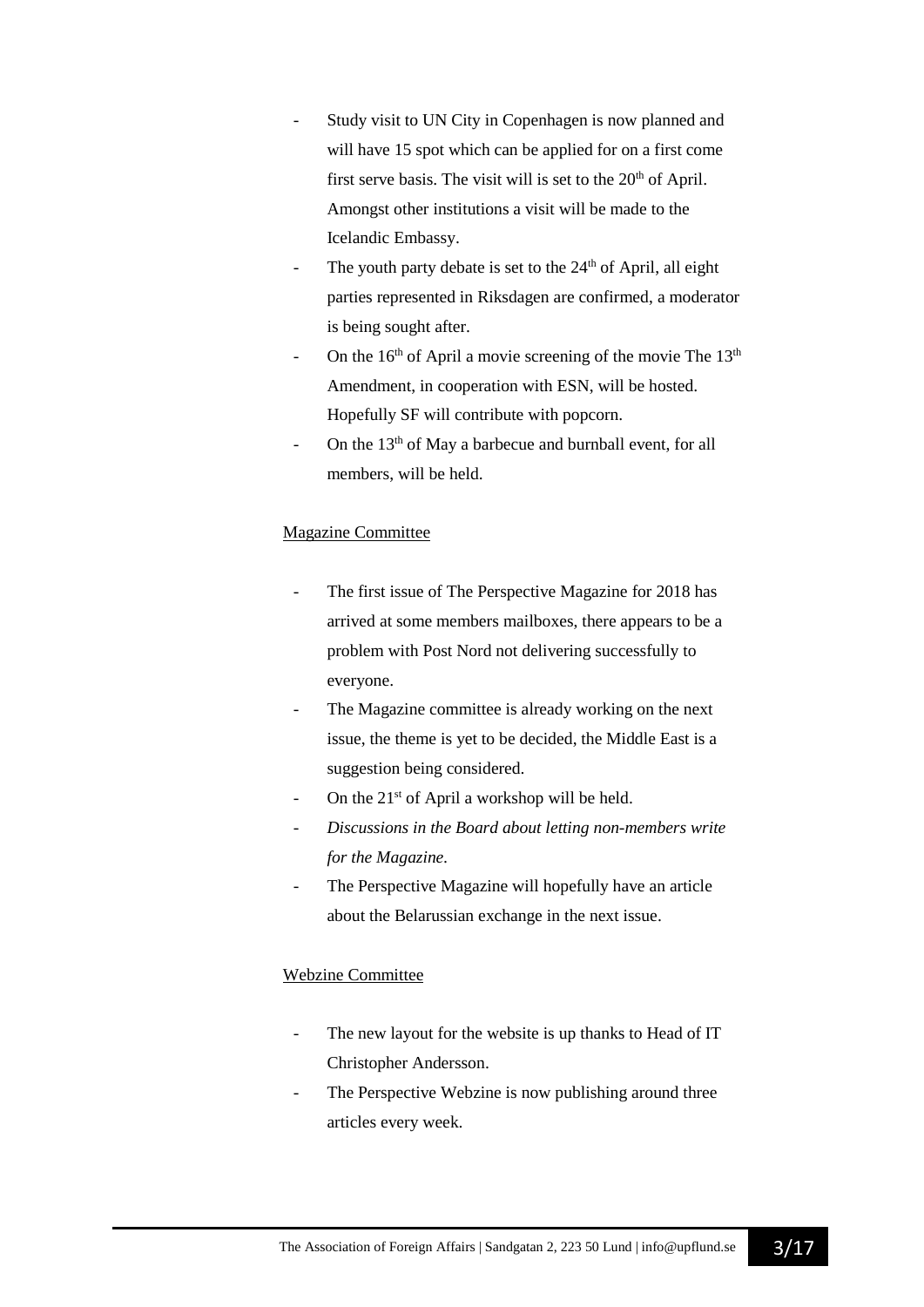There has been a hangout were the committee members played pool together.

## Travel Committee

- The Committee is going to Brussels, Belgium next week.
- In brussels around four visits to interesting institutions will be made every day.
- Since the demoted regional president of Catalonia was arrested in Germany the Travel Committee will not be able to meet with him in Brussels as planned.
- At the moment the committee is not able to access the travel blog.

### Career Committee

- The Prep Course and the Mentorship Program will go on a study trip to Stockholm together on the 9<sup>th</sup> of May.
- On the  $10<sup>th</sup>$  of April a workshop about the External Action Service of the EU will be held.
- 5. Presidium reporting

### Presidents

- The Presidents have now had the second round of individual talks with all Board Members.
- The planning of the Annual Election Meeting has begun.

### Secretary

- Members Registry will hopefully be fully implemented soon.
- *- Secretary Leon Klingborg encouraged Board Members to make sure that their Memberships have not expired.*

### UFS Representative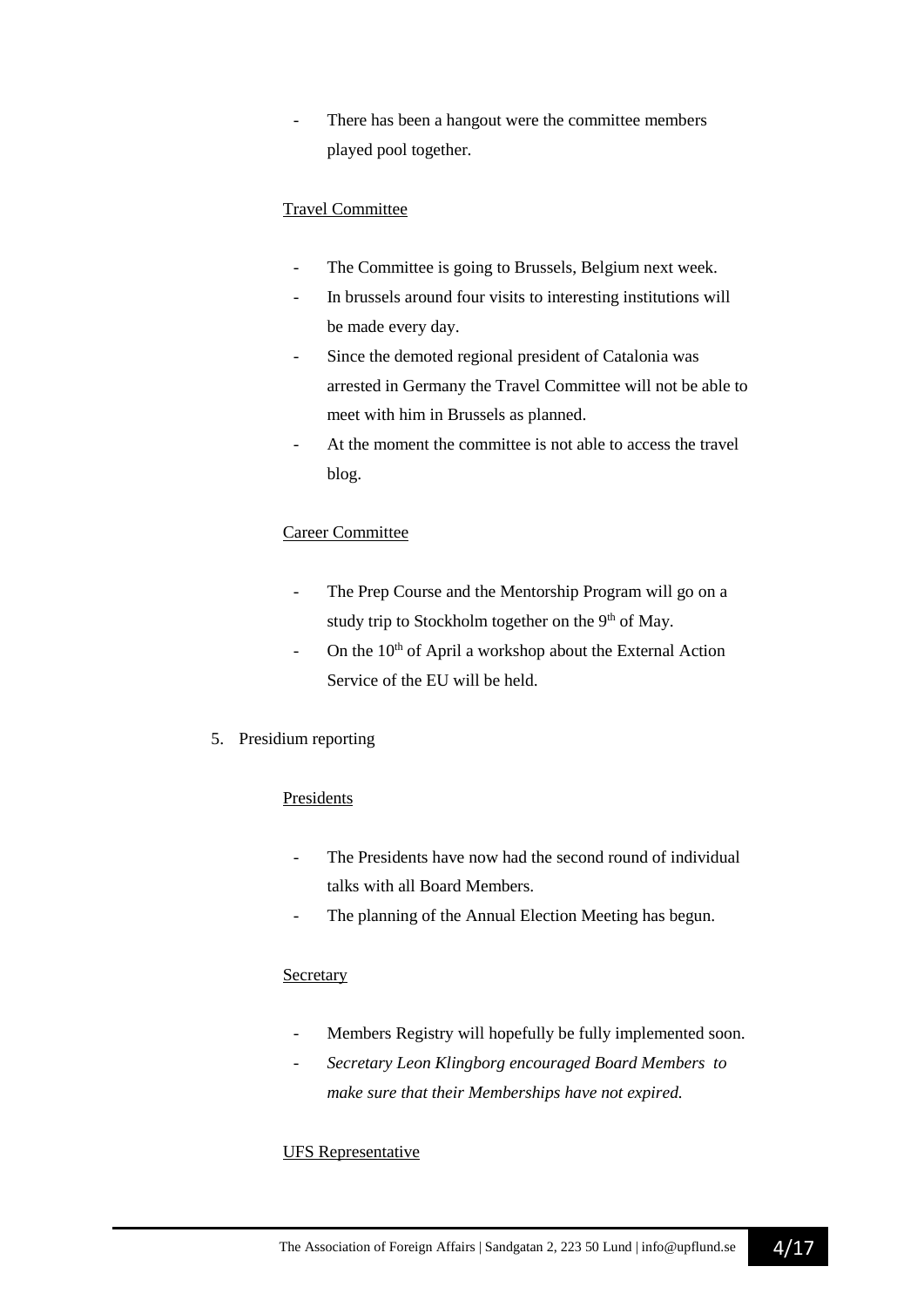- There has been a UFs Board Meeting which is describes as uneventful.
- In the middle of October next year, a push to get members from gymnasiums will be made.
- The application procedures for the MUCF grant has changed.
- Opinions on how to arrange the budget should be formulated before the UFS annual meeting in May.
- The press secretary of UFS has started working.
- The organizational development manager of UFS has started working.
- A PC decision on who to send to Folk och försvar´s annual election meeting has been made. UFS will be sending the UFS presidents.
- The climate compensation policy of UFS has been voted through.
- The annual election meeting of UFS is coming up, UFS Representative Julia Bergström wants help with preparing documents for the meeting.
- UFS Representative Julia Bergström has applied for the positions UFS secretary, together with Arash Bolouri, applying for the position of president, Salomon Rutikanga Masaka, applying fro the position of vice president, and Niclas Hvalgren, applying for the position of UFS treasurer.

## Treasurer

There are some extra funds which can be applied for by any committee.

## Head of IT

- *Head of IT Christopher Andersson is not present.*

*(Break at 19:20.) (Chair James Davies declares the meeting open at 19:33.)*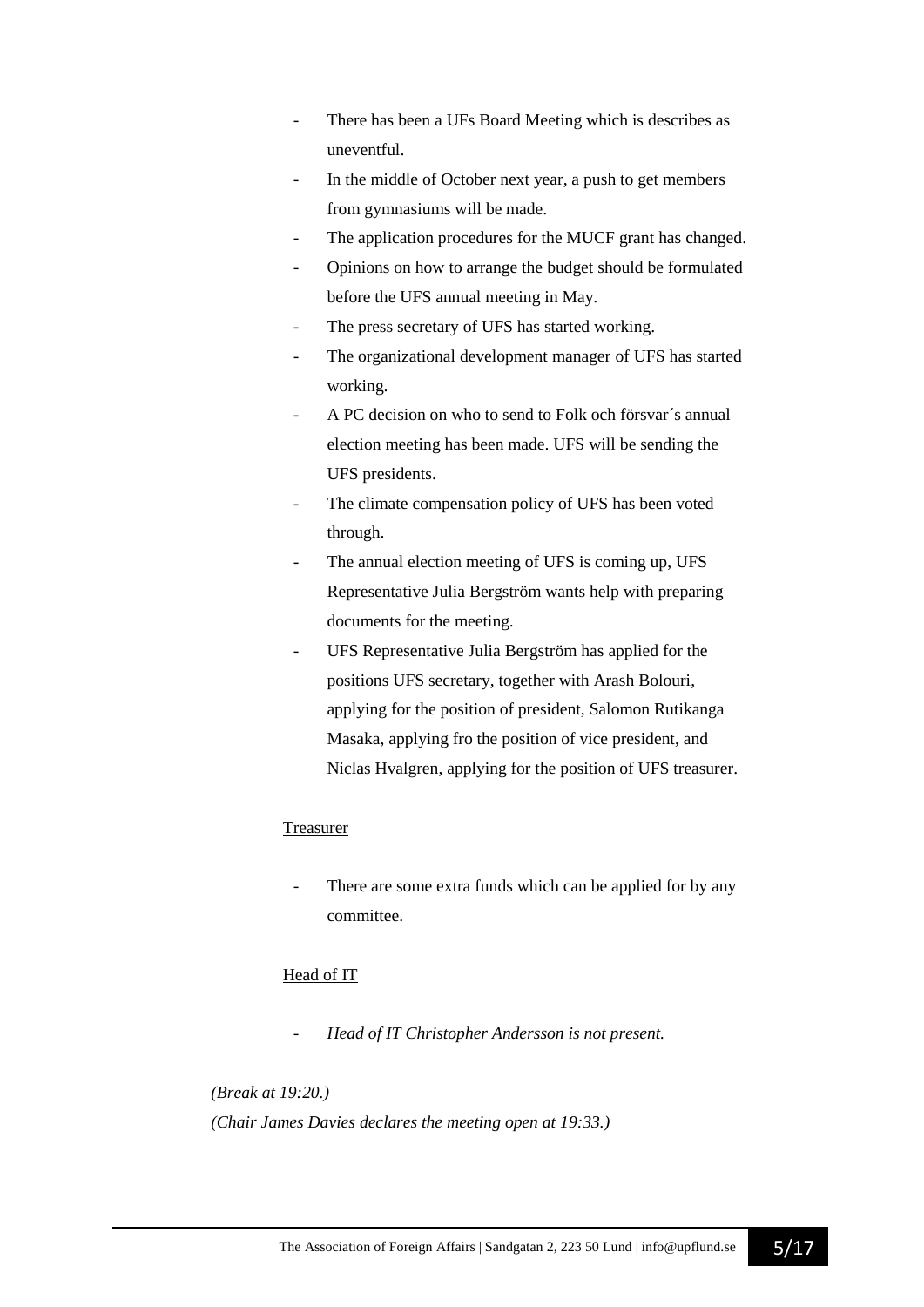#### 6. Belarus update

It will be difficult to reach the travellers when in Belaruss, Board Member and Crisis Group member Zigne Edstöm will be the contact person in Sweden for the travellers.

There will be an event were the Committees of UPF introduce themselves to the Belarussians.

The entire Board will not be able to join all the events with the Belarusian during their visits, because of lack of space and money granted.

The schedule for the visit will be up on the Board Facebook page when set.

7. Project Integration

Project Integration has sent an email to the Presidents.

*President Ebba Coghlan* present the contents of the email to the Board.

Project integration will have an integration conference, a couple of speakers are already confirmed.

Project Integration are planning to write a motion about a potential continuation of Project Integration.

*Discussion in the Board about Project Integration.*

*(Julia Bergström leaves the meeting at 19:52.)*

*Further discussion in the Board about Project Integration.*

*(Julia Bergström enters the meeting at 19:56.)*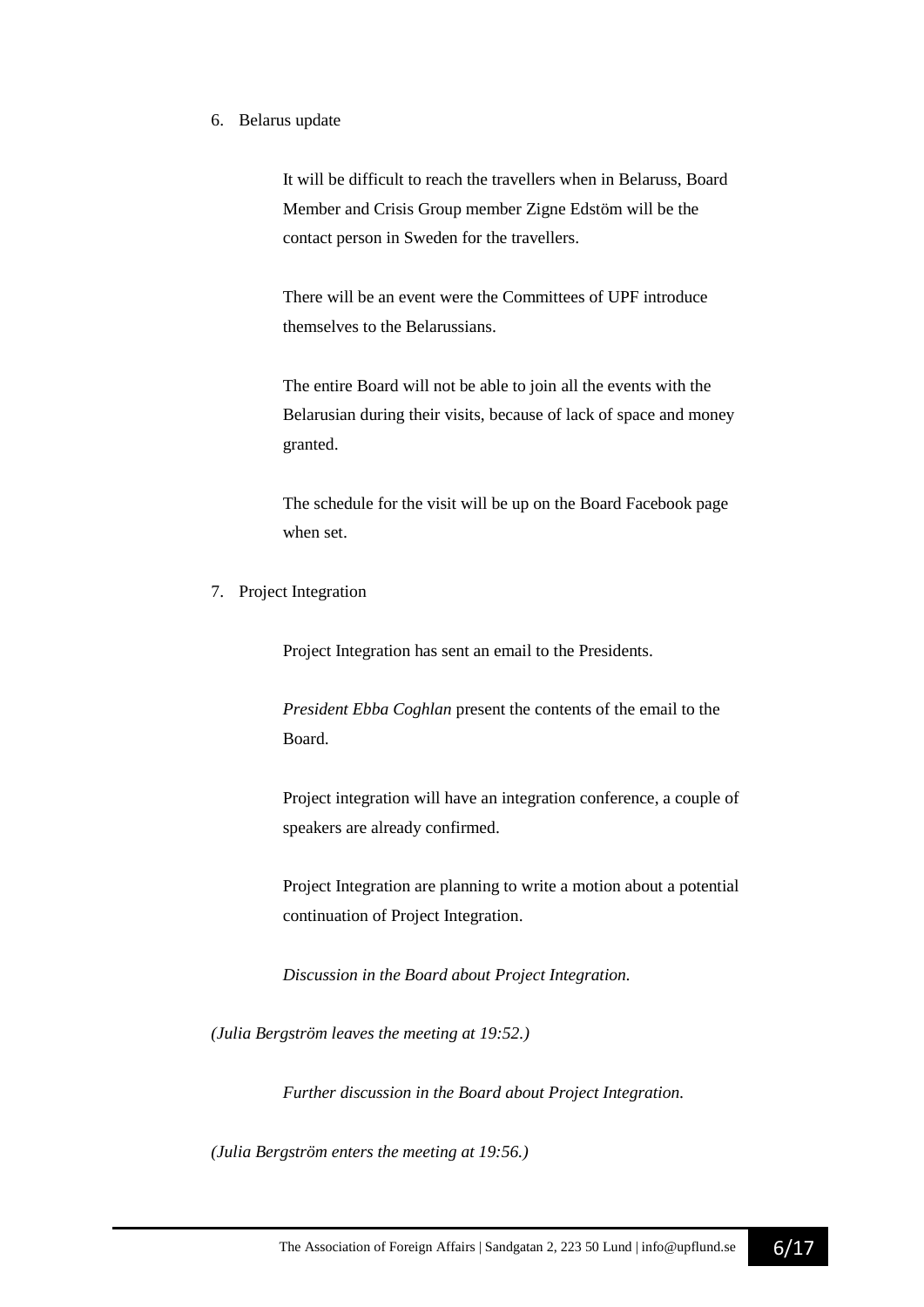*Further discussion in the Board about Project Integration.*

8. Alumni Network

A venue for an event, gathering alumni of UPF, is being looked after.

A lot of alumni have shown interest in the event.

Member of the Managing Group of the Senior Collegium Ebba Berström will present further details on the next Board meeting.

9. Annual Election Meeting

Applications for next year's Board are open.

The Annual Election Meeting will begin in the morning, at 10:00, on the 12<sup>th</sup> of May and there will be a lunch break.

Board Members are encouraged to recommend people to the various positions in the Board.

More information about the Annual Election Meeting will come soon.

10. Motions (Attachment 2)

a) Climate compensation

*Vice President James Davies present the motion to the Board.*

*Discussion in the Board about the motion.*

#### Decision:

*Proposal to update the Environmental Policy in accordance with the motion. Passed by acclamation. (20:21)*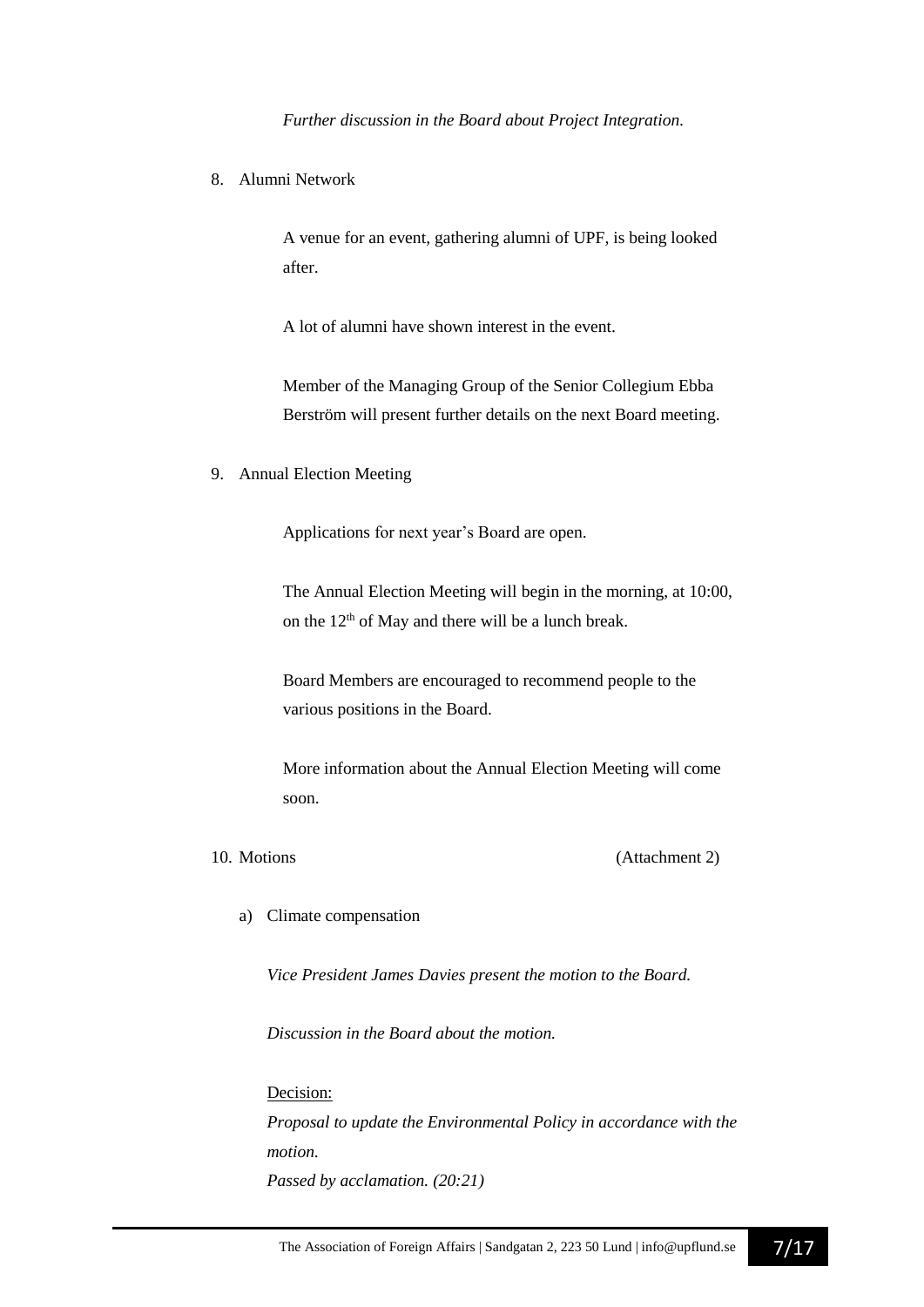### *Motion passed.*

*(Break at 20:22) (Chair James Davies declares the meeting open at 20:30)*

b) International Debat in Copenhagen (Attachment 3)

*Board Member Glenn Lio present the motion to the Board.*

*Discussion in the Board about the motion.*

*End of debate at 20:46.*

### Decision:

*Proposal to establish a strategic partnership with International Debate at Copenhagen Business School through signing a Memorandum of Understanding with the forms of cooperation specified in the motion. Passed by acclamation. (20:49) Motion passed.*

### 11. Other points

a) Annual election meeting

*Already discussed.*

b) Kick-out

On the  $24<sup>th</sup>$  to the  $25<sup>th</sup>$  of May the Board will have a kick-out to Lillsjödal in Sösdala*.*

c) UPF ball

Over 100 tickets have now been sold.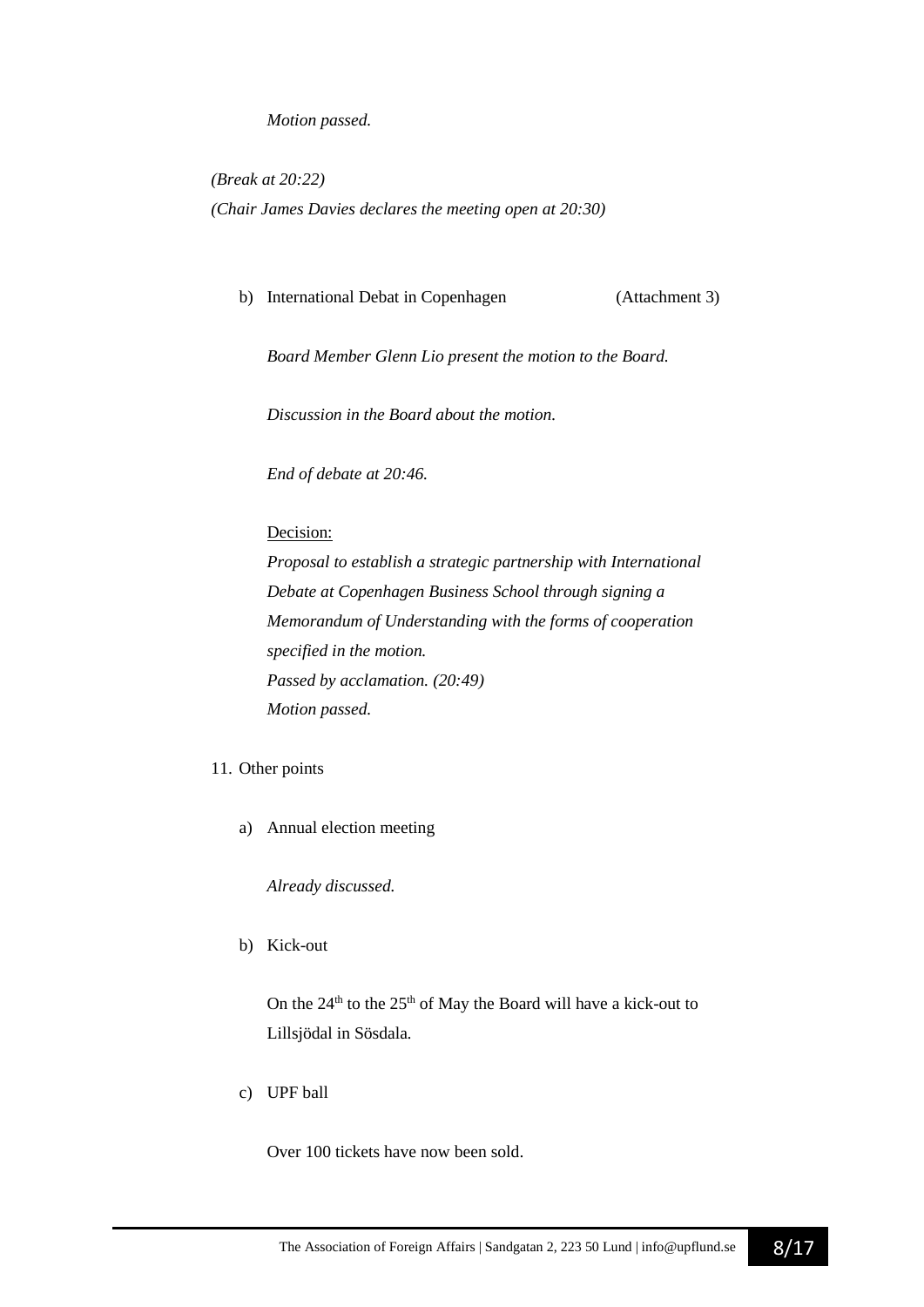Board Member Julia Bergström and active Member Henry Stout will be toastmasters.

UPF Official Photographer Erik Hertz and one more active members will be photographers for the evening.

On the  $14<sup>th</sup>$  or the  $15<sup>th</sup>$  of April Balroom dance lessons will be held, the dates might still be changed.

Speeches will be limited to presidents and the committee members who have been a part of organizing the ball.

d) Office remake

A date on which a remake of the office could be carried out, is being looked for.

e) Coffee thermos update

Two new thermoses have been bought.

f) Archive

The UPF Archive has now been reorganized by AF.

A document describing the history of UPF which was written as a part of the reorganization might have to be corrected on a few points.

g) Cybersecurity panel in Copenhagen

The presidents have been contacted by previous members of UPF about a potential cooperation next autumn on a panel on cybersecurity.

12. Confirmation of next board meeting *Vice President James Davies informs the Board that the next Board*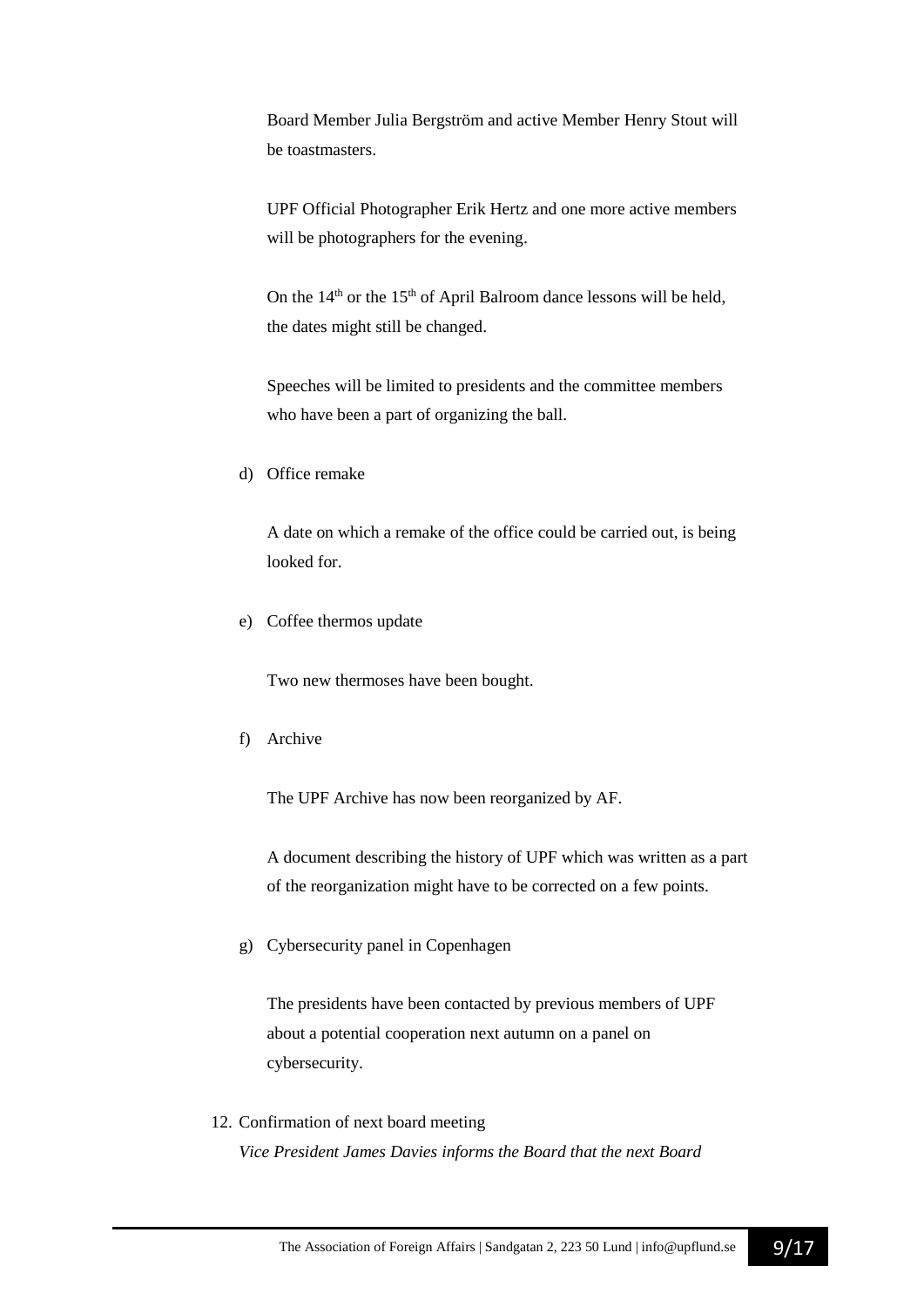*Meeting will be held on the 19th of April.*

13. Meeting adjourned

*Chair James Davies declares the meeting adjourned at 21:06.*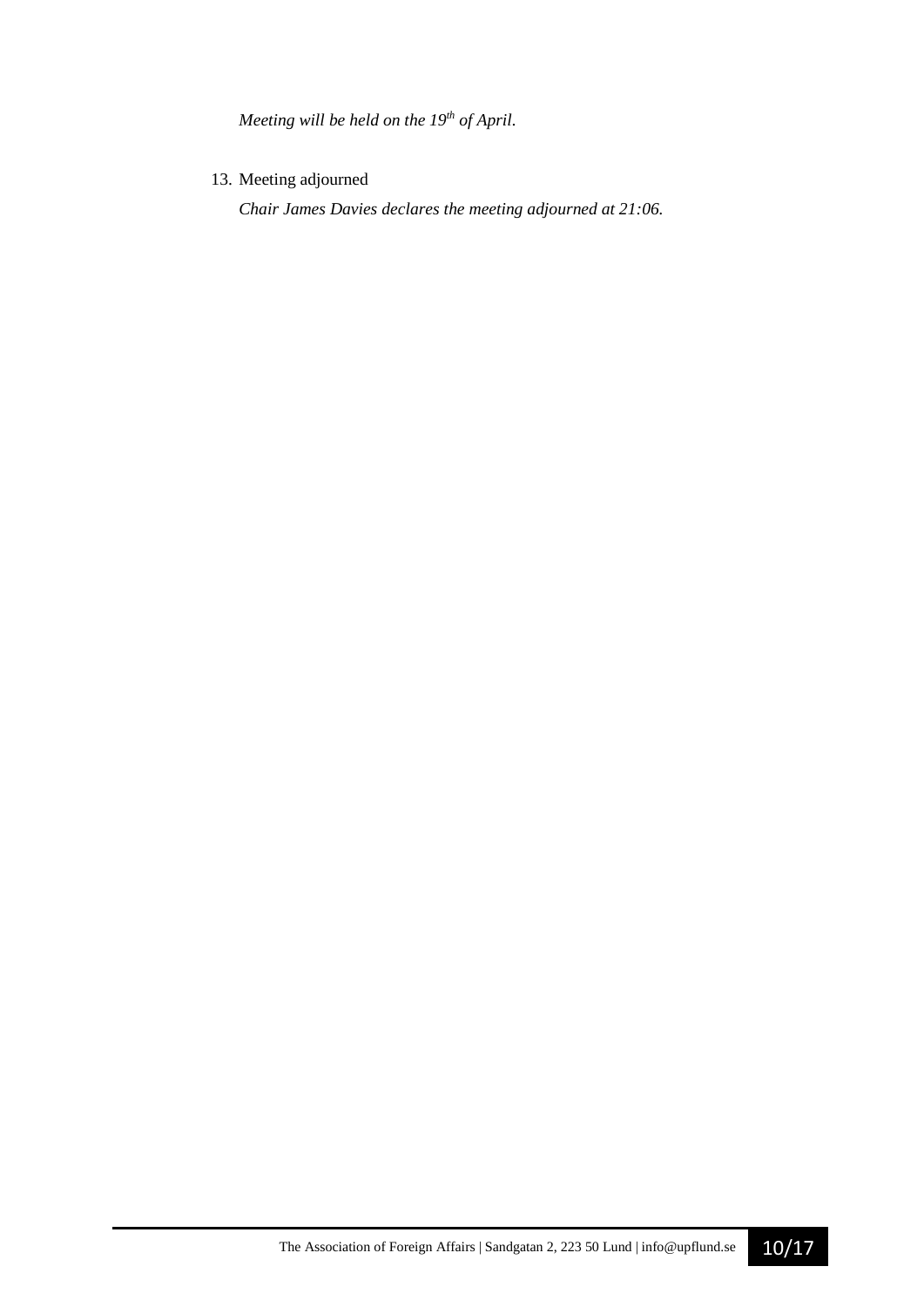Leon Klingborg, Secretary Ebba Coghlan, President

*\_\_\_\_\_\_\_\_\_\_\_\_\_\_\_\_\_\_\_\_\_\_\_\_\_ \_\_\_\_\_\_\_\_\_\_\_\_\_\_\_\_\_\_\_\_\_\_\_\_\_* 

\_\_\_\_\_\_\_\_\_\_\_\_\_\_\_\_\_\_\_\_\_\_\_\_\_ \_\_\_\_\_\_\_\_\_\_\_\_\_\_\_\_\_\_\_\_\_\_\_\_\_

Soha Kadhim, Attester Anna Bernhardsson, Attester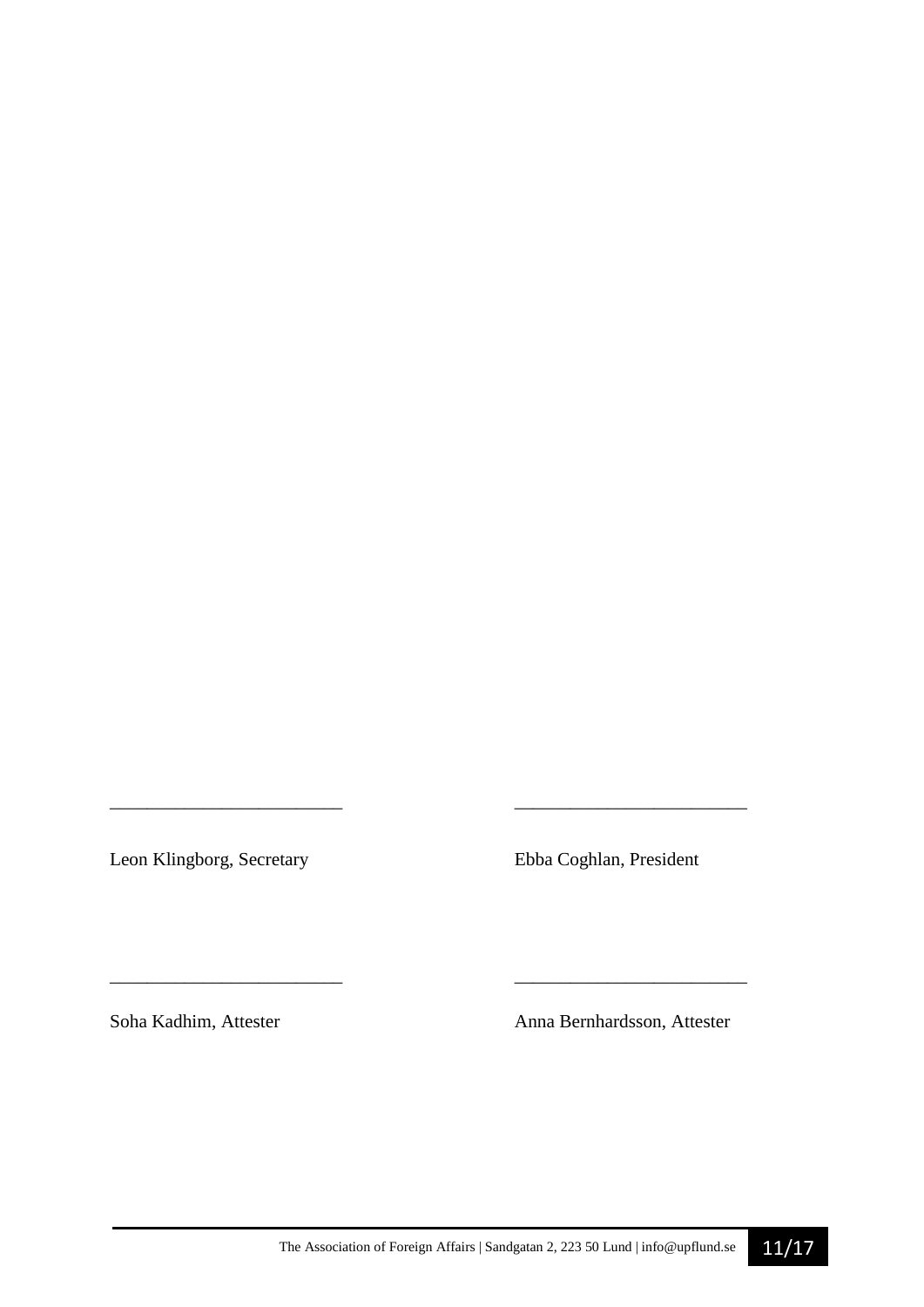## Attachment 1



LUND . EST. 1935

# **Board Meeting**

2018-03-27, 18:00 Venue: Eden 222A

- 1. Opening of the meeting (18:05)
- 2. Election of chair, secretary, attesters and vote counters of the meeting
- 3. Approval of the agenda
- 4. Committee reporting (18:15)
- 5. Presidium reporting (18:35-18:55)
- 6. Belarus update (19:00)
- 7. Project integration (19:10)
- 8. Alumni network (19:40)
- 9. Annual election meeting (19:50-20:05)
- 10. Motions (20:10)
	- 1. Climate compensation
	- 2. International Debat in Copenhagen
- 11. Other points (20:50)
	- 1. Annual election meeting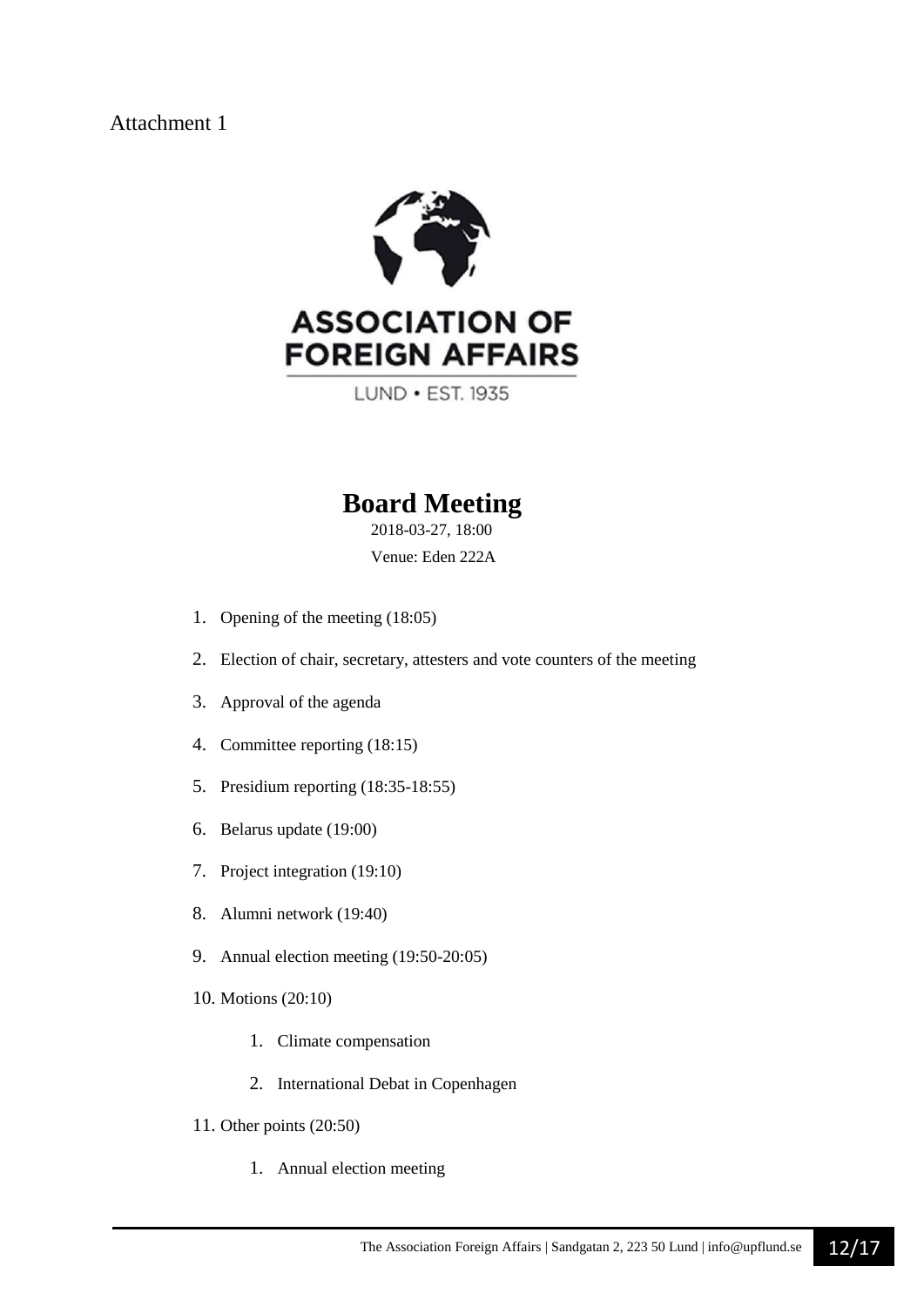- 2. Kick-out
- 3. UPF ball
- 4. Office remake
- 5. Coffee thermos update
- 6. Archive
- 7. Cybersecurity panel in Copenhagen
- 12. Confirmation of next board meeting (21:20)
- 13. Meeting adjourned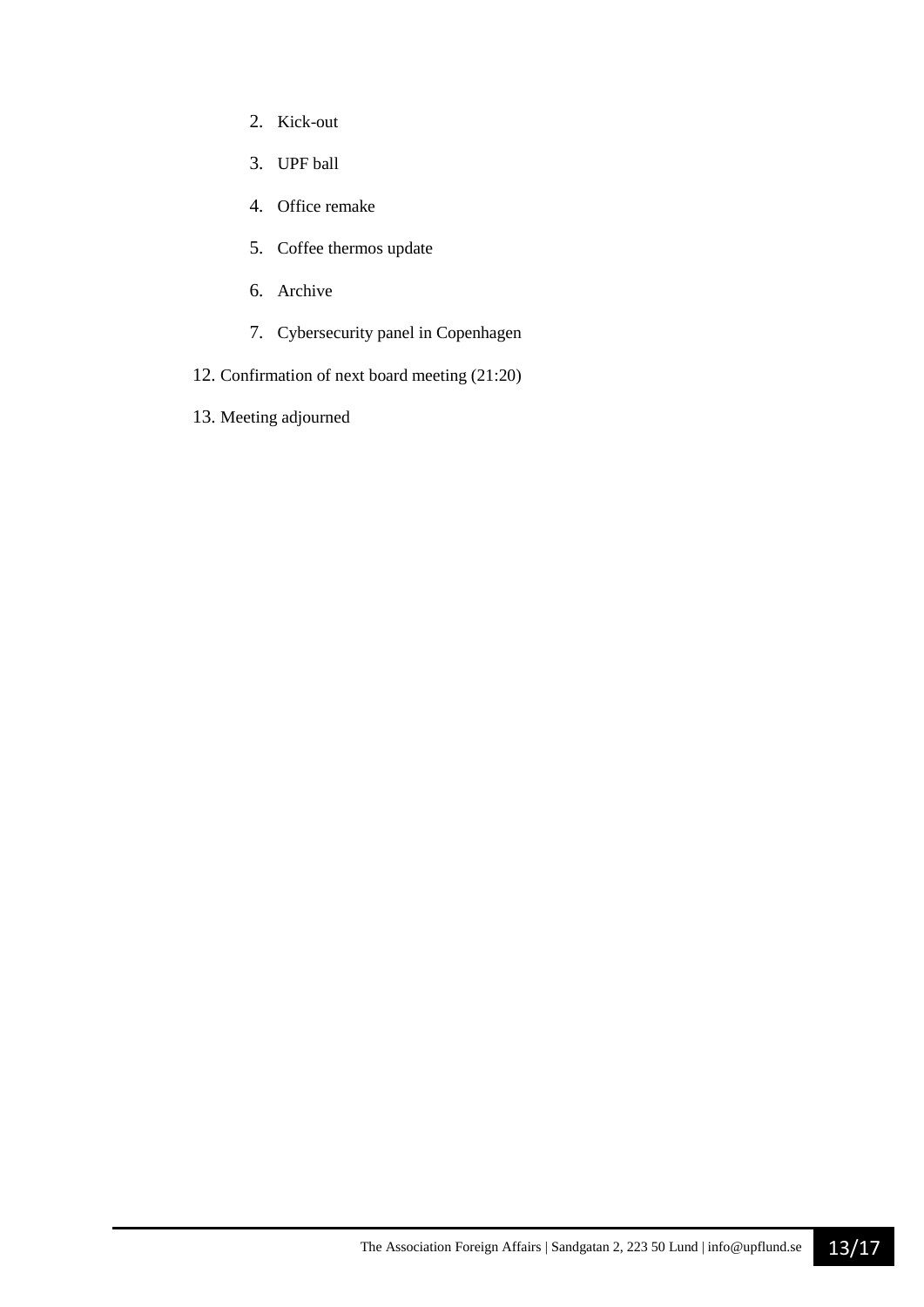## Attachment 2



## **Motion about "updating the Environmental Policy"**

## **Background**

Currently, the Environmental Policy of UPF states the following:

"All committee members climate compensate for the carbon dioxide produced by their flying, in which way this is done is up to each committee member although climate compensation through Naturskyddsföreningen or planting trees are recommended." However, Naturskyddsföreningen does not offer climate compensation. Furthermore, climate compensation through planting of trees has been widely disputed as an ineffective and, by some, even harmful activity. Instead, proponents of climate compensation have recommended that climate compensation be conducted in a way that invests in long-term solutions to mitigate carbon dioxide emissions. Therefore, the Environmental Policy should not recommend planting of trees, but rather recommend climate compensation through klimatkompensera.se, which at the moment provides opportunities to climate compensate by investing in green energy in India, energy efficient stoves and protection of woods in Zambia.

Apart from this, a section of mandatory reporting of climate compensation at each board meeting should be implemented. This is to increase the transparency of UPF as well as ensure that climate compensation is being conducted when flights have been booked.

### **Purpose**

The purpose of updating the environmental policy is to ensure, or at least increase the chances, that UPF climate compensates in a manner that helps the environment in the long term as well as increases its transparency of climate compensation.

Thus, I suggest that the Environmental Policy is updated with the following changes:

*"All committee members climate compensate for the carbon dioxide produced by their flying, in which way this is done is up to each committee member although climate compensation through Naturskyddsföreningen or planting trees are recommended."* Replace with: "All committee members climate compensate for the emissions of carbon dioxide produced by their booked flights. Climate compensation is recommended to be done through klimatkompensera.se to ensure that the conducted climate compensation is efficient and contributes to long-term solutions."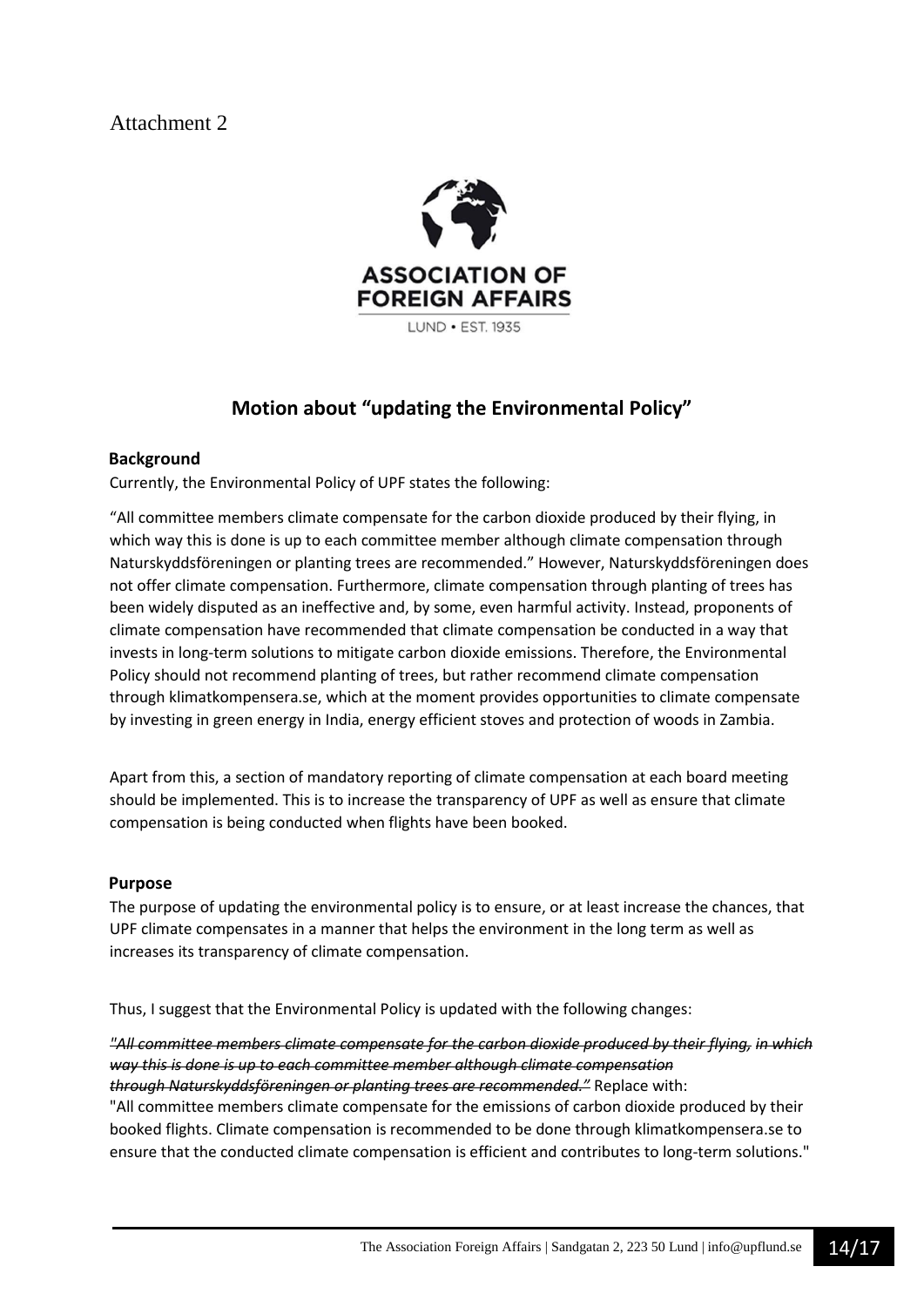Additionally, I suggest that this paragraph is moved to "General guidelines" and/or included in the paragraphs about the UFS-representative, career committee, and lecture committee.

To add (under "General guidelines"):

"Each board meeting should include an update on climate compensation to ensure that climate compensation is being conducted in a responsible and transparent manner."

## **Proposal**

With this in mind, I propose that the board decides **to** update the Environmental policy according to the motion.

> *Julia Bergström, UFS Representative*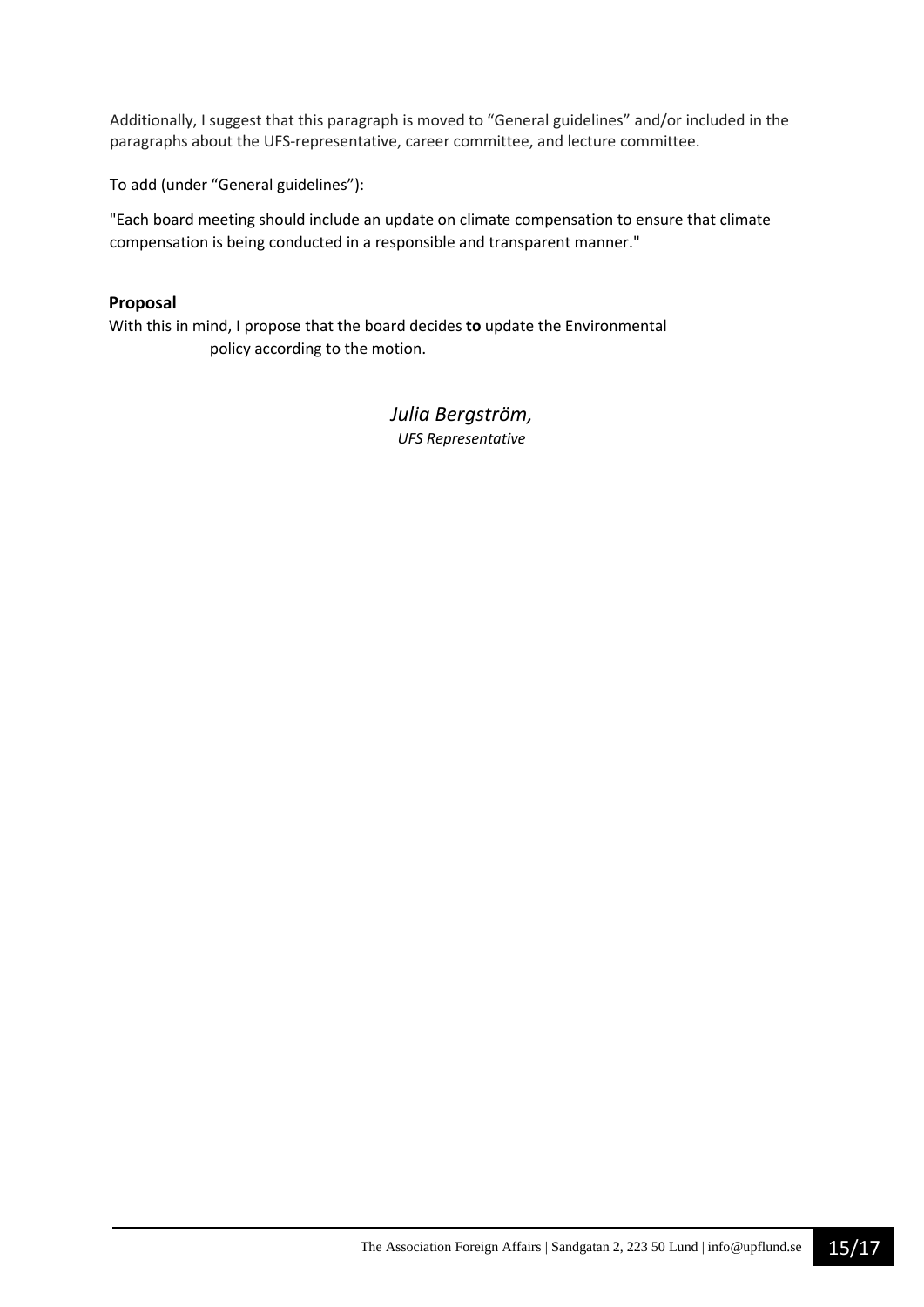

# **Motion about** "Partnership with International Debate CBS" Motion about establishing strategic partnership with International Debate CBS

## **Background**

UPF Lund and International Debat in Denmark perform many similar activities without competing against each other. Despite this, the two associations have never cooperated to save resources for lectures and other events. As we are located in the southern tip of Sweden and the proximity Copenhagen, we believe it is in our paramount interest to establish a cross-Öresund partnership with student organizations that shares the same value and mission as us. Furthermore, we believe this will enable UPF Lund to optimize our resources and international influence.

### **Purpose**

This mutually beneficial partnership will create more opportunities for our members to establish international contacts and participate in a wider variety of activities, enable us to better utilize our resources, secure bigger names to speak at our events, and spread our influence in Denmark.

### **Proposal**

Establish a strategic partnership with International Debate at Copenhagen Business School through signing a Memorandum of Understanding with the following forms of cooperation:

### 1 Study Trips

- Places open for Lund UPF on study trips organized by ID CBS
- Places open for CBS students on Lund UPF trips;
- Possibility to plan study trips together in future
- Discuss on the Brussels trip in greater future

### 2 Speaker Sharing

● Work together to secure famous names to speak at both of our events o Example: Selected speakers attend one event in Copenhagen the one day and one event at Lund the following day - or vice versa, so as to make use of geographical proximity.

### 3 Contacts

- Both sides open to sharing contacts upon request
- Arrange bi-annual introduction meeting between the UPF Lund Head of Lecturers and ID CBS Board, or otherwise an appointed individual by the ID CBS Board

### 4 Event Promotion and Participation